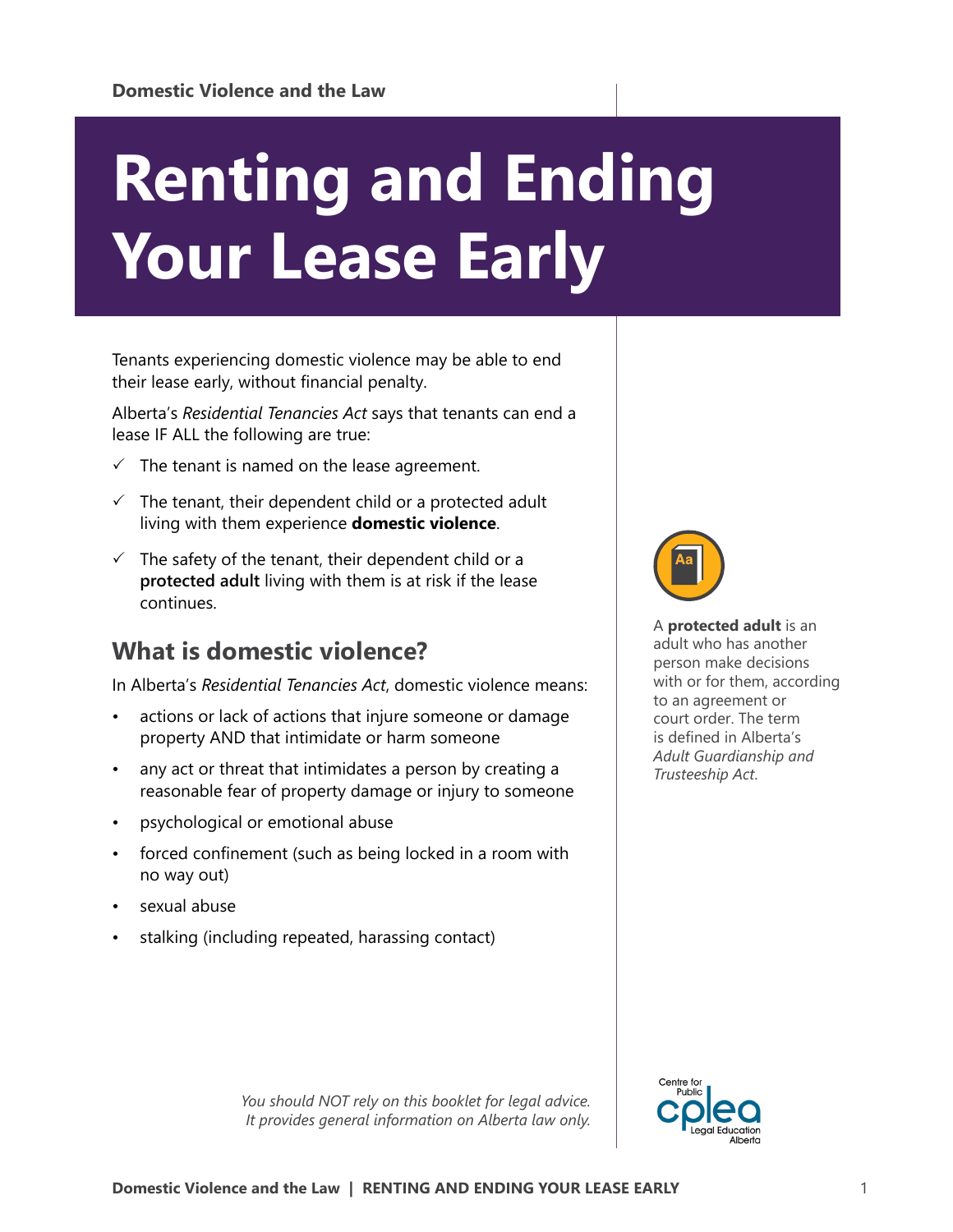

Find more information about Adult Interdependent Relationships at **[www.cplea.ca/family](http://www.cplea.ca/family)**

The person causing the domestic violence must be:

- someone you are or were married to
- someone you are or were in an adult interdependent relationship with
- someone you live with or have lived with in an intimate relationship
- someone you are or were dating, regardless of whether you have lived together
- a parent of your child, regardless of whether you have lived with that person
- someone you are related to by blood, marriage, adoption or an adult interdependent relationship (including adult children and in-laws)
- someone who lives with you and cares for you under a court order

## **In an emergency, you do not need a Certificate to move out!**

- Call the police (911) if you are in danger.
- Call the Family Violence Info Line (310.1818) for information on emergency supports, such as food, shelter and transportation.

## **How do I end my lease?**

You must get a **Certificate Confirming Grounds to Terminate Tenancy** and give it to your landlord. This certificate proves to your landlord that you are a victim of domestic violence and that you have legitimate reasons for ending the lease.

Once you get the Certificate, you must give it and a written notice to your landlord. The notice must:

- $\checkmark$  be in writing
- $\checkmark$  be signed by you (the tenant)
- $\checkmark$  say you are terminating your tenancy (ending your lease)
- $\checkmark$  say the termination date
- $\checkmark$  be given to the landlord no later than 90 days after the date on the Certificate
- $\checkmark$  be served on (given to) the landlord at least 28 days before you want to end the lease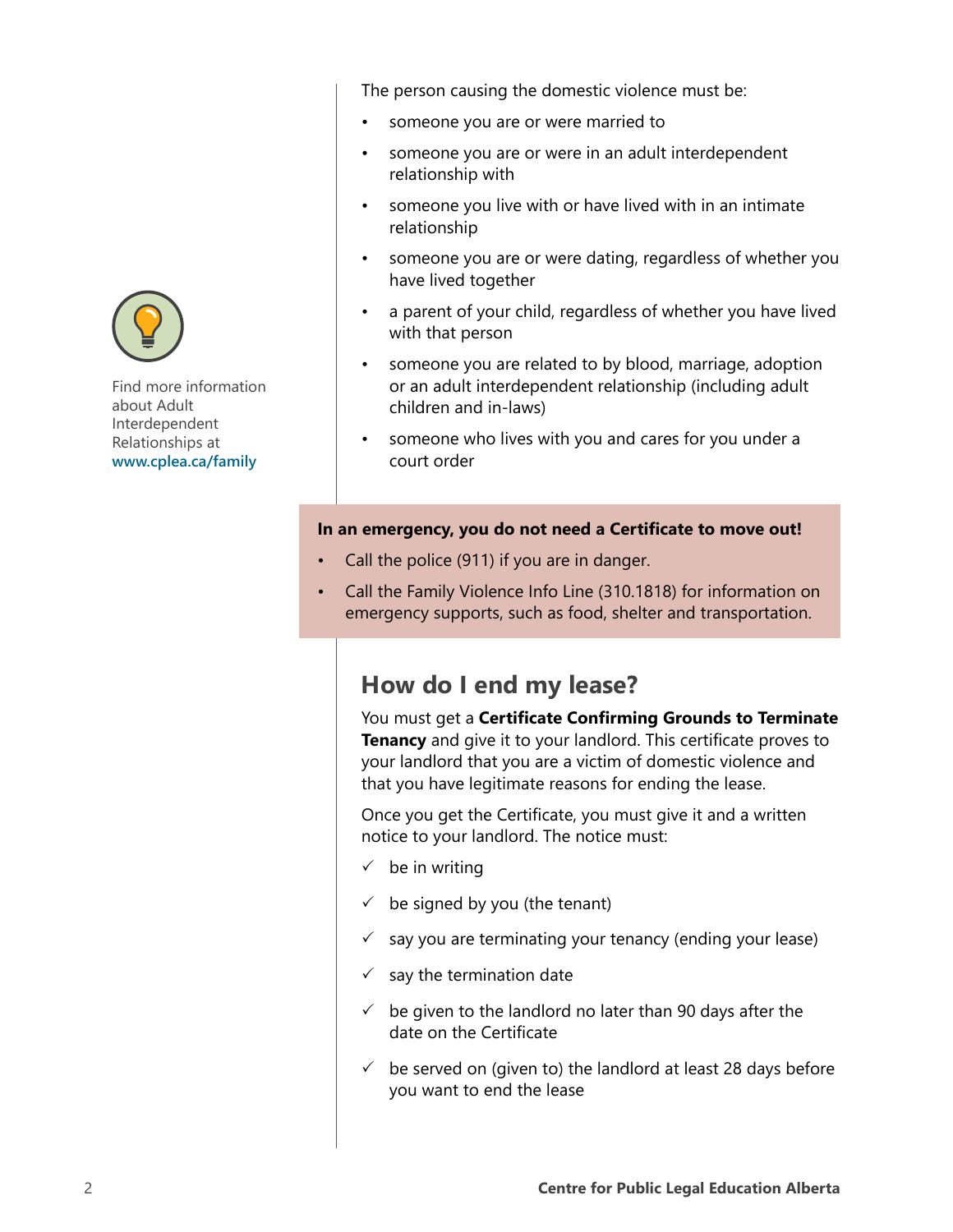#### **[Date]**

**[Name and address of landlord]**

**RE: Termination of Tenancy Agreement at [your address] due to Domestic Violence**

As you are aware, I am a co-tenant with [name of person causing harm] in the above premises. I must vacate the premises because of the violence of the other tenant, [name of person causing harm], towards me. Enclosed is the Certificate Confirming Grounds to Terminate Tenancy, issued on [date].

Section 47.3(2) of Alberta's *Residential Tenancies Act* says I must give you 28 days' notice. Please accept this letter noting that I will be vacating the premises on [date].

I will contact you closer to this date to arrange a time when we can both inspect the premises and I can return the keys to you.

Yours sincerely,

[signature, name and address]

# **How do I get a Certificate Confirming Grounds to Terminate Tenancy?**

## **1. Get your supporting document ready**

You will need one of the following supporting documents:

- **Existing court order**, such as an Emergency Protection Order, Queen's Bench Protection Order, Restraining Order, Peace Bond or other court order prohibiting communication between you and the person causing harm.
- **Certified Professional Statement** a signed statement from a certified professional declaring you to be a victim of domestic violence. **The following are certified professionals who can sign the statement:**
	- doctors
	- registered nurses or nurse practitioners
	- registered social workers
	- registered psychologists
	- psychiatric nurses
	- police or RCMP officers
	- anyone who works for an agency supporting victims of crime (such as Victims Services), OR
	- anyone who works for an agency providing shelter for victims of abuse



Find the Statement form online at **[bit.ly/3CkKFA6](https://bit.ly/3CkKFA6)**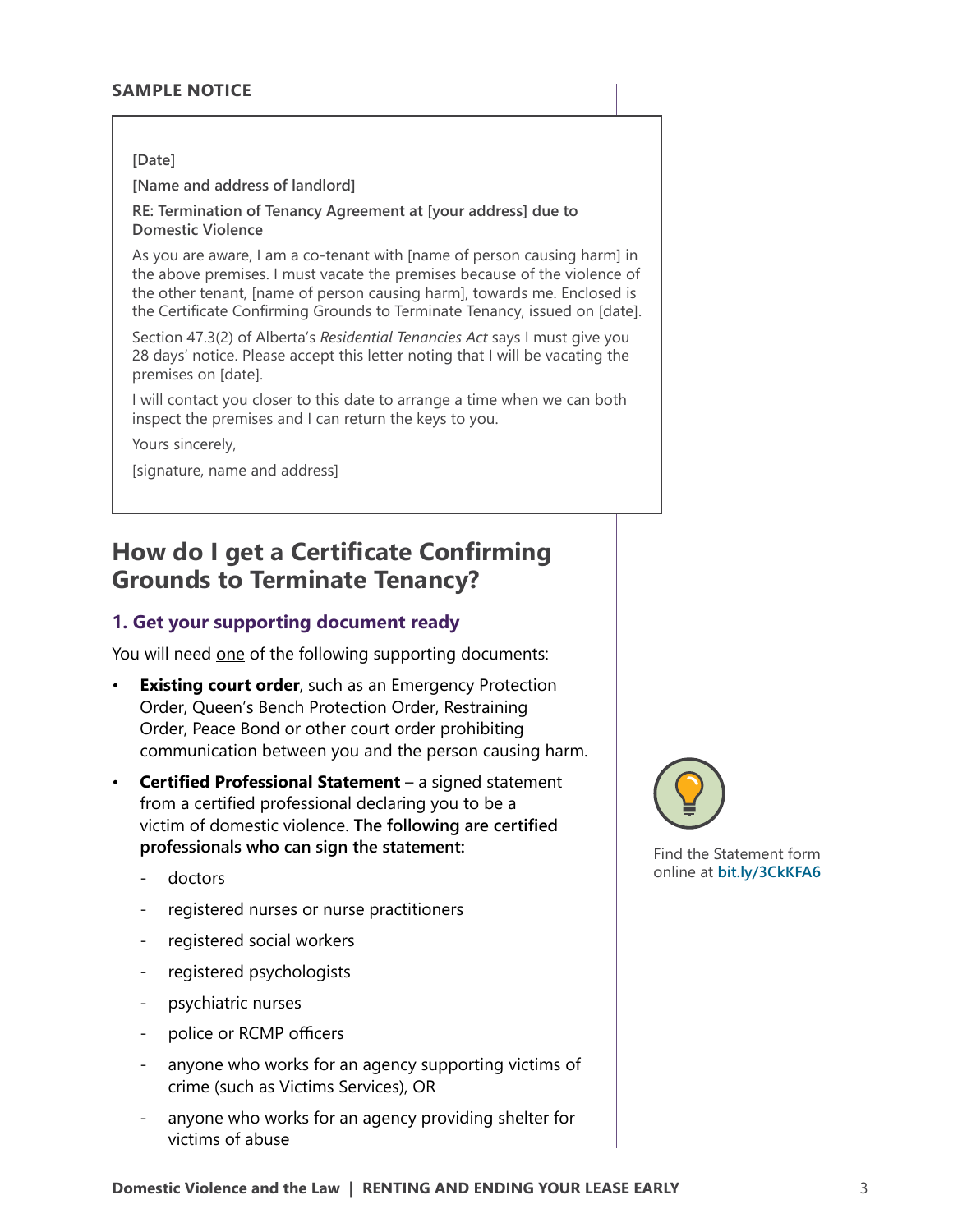

Find an Alberta Supports Centre near you at **[bit.ly/3CdUr77](https://bit.ly/3CdUr77)**

## **2. Send the document to Safer Spaces**

Safer Spaces is a Government of Alberta office. You can submit the document by:

- email to **[css.saferspaces@gov.ab.ca](mailto:css.saferspaces%40gov.ab.ca?subject=)**
- fax to 1.800.666.5014, or
- in person to an Alberta Supports Centre.

You must also give your contact information so a Safer Spaces Advisor can contact you if they issue the Certificate.

## **3. Wait for your Certificate**

Within seven days of submitting your request, a Safer Spaces Advisor will contact you. They will let you know if they issued the Certificate. If they issued the Certificate, they will discuss how to get it to you. If they do not issue the Certificate, you can reapply if your situation changes.

# **How do I serve my landlord with the notice and Certificate?**

Options include:

- giving the documents to your landlord in person, if safe to do so
- having someone else give the documents to your landlord on your behalf
- mailing the documents to the landlord via registered mail

Remember, your landlord must receive the documents at least 28 days before you want to end the lease and move out.

# **What about other people living with me? Do they have to move out?**

Once you give notice to your landlord to end the lease, the lease ends for everyone living in the space. However, the landlord can sign a new lease with the other tenants.

If safe to do so, you can tell the other tenants you have given notice.

If you live with the person causing harm, it is likely not safe to tell them you have given notice. You can move out right away and get to a safe place before the other tenant receives notice from Safer Spaces and the landlord that the lease is ending.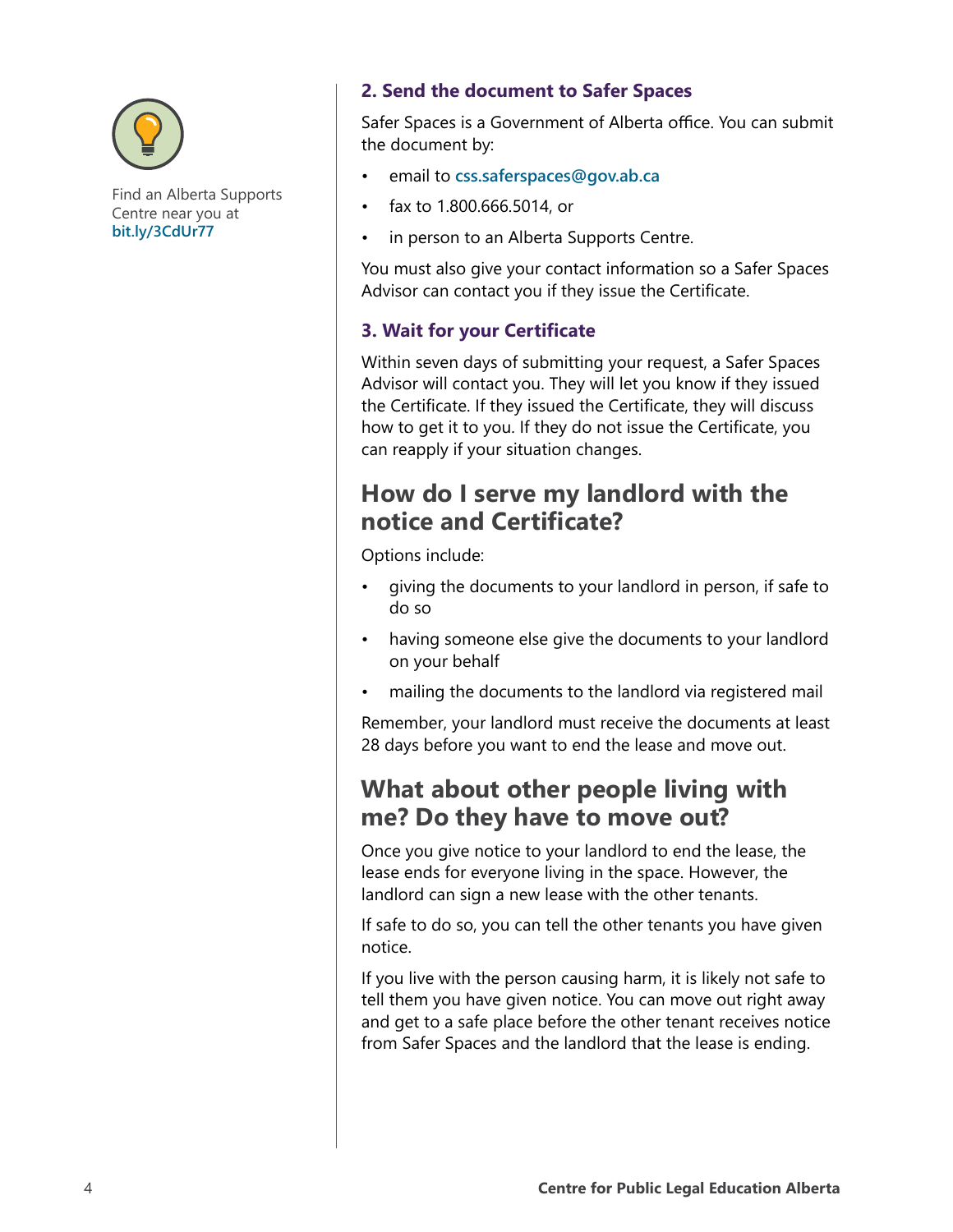# **How long do I have to pay rent for?**

Once your landlord receives your written notice and Certificate, you must pay rent for the next 28 days. This is the **notice period**. You can ask your landlord to pay the rent from your security deposit.

Your landlord cannot charge you a fee for ending your lease early if you have properly given them notice and the Certificate.

# **Can my landlord tell others I am ending my lease?**

**Your landlord cannot share any info they receive through the process and about you.** They must keep this confidential. There are a few exceptions, such as your landlord sharing the Certificate with the police, if the police ask for it.

The landlord **can** disclose to other tenants that they received a notice to terminate tenancy.

# **What if the person causing harm damages the property after I leave? Will I get my security deposit back?**

If the damage occurs after your lease ends (after the 28-day notice period), you are not responsible for any damage to the property.

If the damage occurs while you are still a tenant (before or during the 28-day notice period), you may be responsible for the damage. The landlord may be able to deduct money from your security deposit to fix the damage.

# **Can my landlord evict the person causing harm so I can stay?**

The landlord cannot evict just the person causing harm. You may be able to negotiate a new lease with your landlord if the person causing harm moves out.

Talk to a lawyer or Victims Services for more information about your options for staying safe.

# **Can I apply for a Certificate if I live on a First Nations Reserve?**

Alberta's *Residential Tenancies Act* does not apply to First Nations Reserves in Alberta. This means the Certificate is not available for those living on a First Nations Reserve.